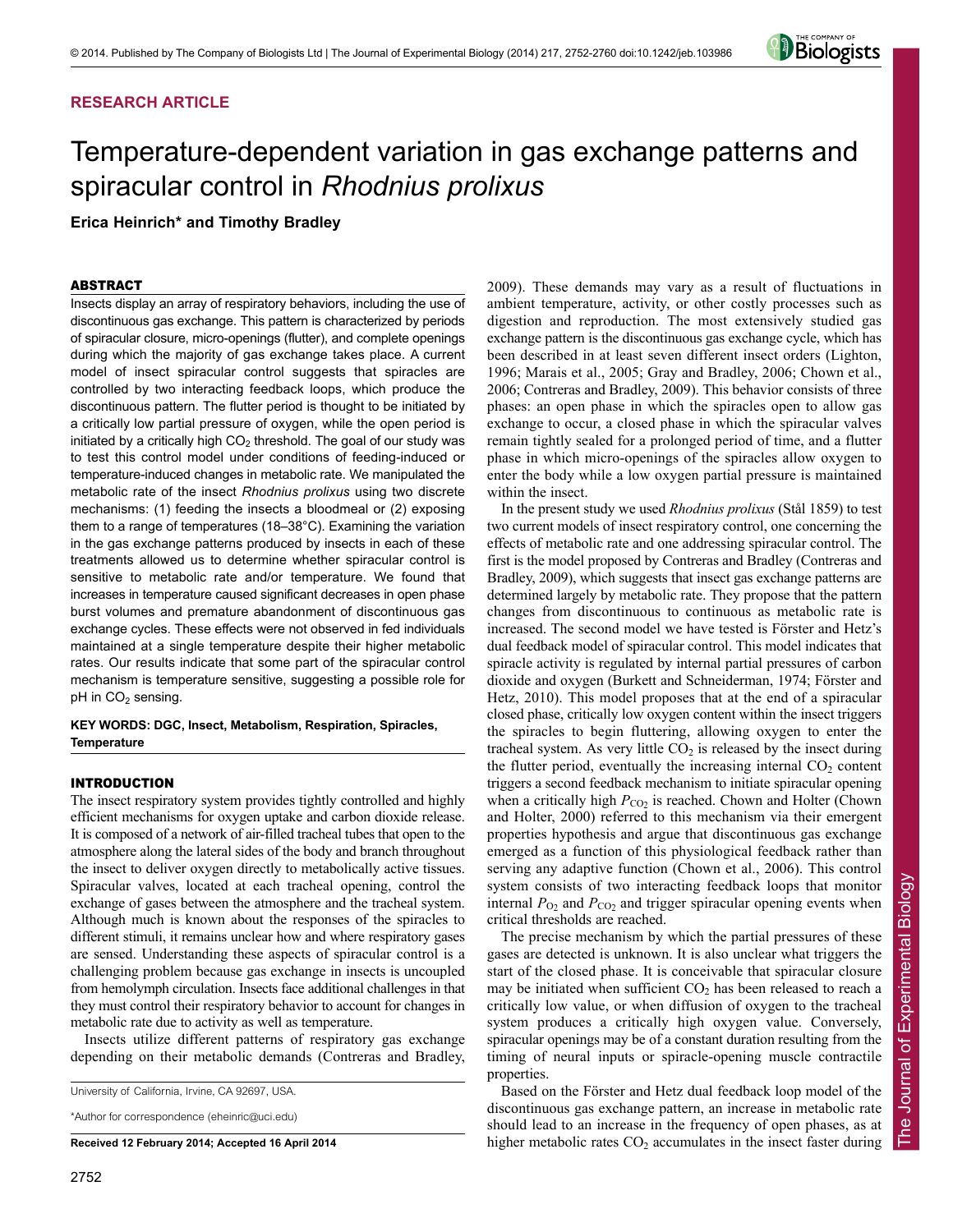the closed and flutter phases. Conversely, the volume of  $CO<sub>2</sub>$ released per respiratory burst should remain unchanged as it reflects the amount of accumulated  $CO<sub>2</sub>$  required to reach the threshold partial pressure that triggers spiracular opening. In contrast to this expectation, it has been demonstrated that increasing the metabolic rate by increasing temperature leads to a decreased volume of  $CO<sub>2</sub>$ released by both a silkworm and an ant during an open phase (Schneiderman and Williams, 1955; Lighton, 1988). A decreased volume of  $CO<sub>2</sub>$  release during a burst might indicate a reduction in critical  $P_{\text{CO}_2}$  required to open the spiracles. Consequently, these results might indicate that either the  $CO<sub>2</sub>$  sensor is itself sensitive to temperature or there is an effect of temperature on the  $P_{\text{CO}_2}$  detected by the sensor.

*Rhodnius prolixus* provides certain valuable features as a model insect for studying respiratory control models. *Rhodnius prolixus* is a blood-feeding insect. Before each molt, the insect ingests and processes a blood meal, which leads to an increase in metabolic rate up to 10 times that of the resting individual over 15 days (Zwicky and Wigglesworth, 1956; Bradley et al., 2003). However, in the absence of an appropriate host in the vicinity, the insects remain quite still. Therefore, after a period of acclimation, the insects remain very still in a respirometer. Additionally, although *Rhodnius* breathe discontinuously, they show no external signs of active ventilation. Finally, the metabolic rate of *Rhodnius* can be modified in two distinct ways, namely through changes in temperature or by feeding. This allows us to test models of respiratory control using two means of adjusting metabolic rate, and thus respiratory demand.

Here, we tested the Contreras and Bradley model (Contreras and Bradley, 2009) by exposing *R. prolixus* to two different metabolic stimuli: feeding and temperature manipulation. We then characterized and measured different aspects of the gas exchange pattern to determine whether metabolic rate alone predicts the gas exchange pattern utilized by the insect or whether there are additional factors that contribute to respiratory behavior. The Fӧrster and Hetz spiracular control model was tested by comparing measurements of burst frequency and volume at different temperatures and metabolic rates. This model, as described above, indicates that the volume of  $CO<sub>2</sub>$  released in a respiratory burst should remain constant regardless of metabolic rate as an internal  $P_{\rm CO}$ , threshold controls spiracular opening. Elevated metabolic rates should therefore be compensated for exclusively by increased burst frequency.

To further examine the spiracular control model, we recorded  $CO<sub>2</sub>$ release patterns from insects exposed to hyperoxia to determine whether elevated atmospheric oxygen affected respiratory control. While the trigger for spiracular opening events appears to be tightly linked to intratracheal  $P_{CO<sub>2</sub>}$ , the mechanism responsible for triggering the end of the open phase remains unknown. We hypothesized that if a critically high oxygen threshold triggers the end of the spiracular open phase, then insects exposed to atmospheric hyperoxia would produce decreased  $CO<sub>2</sub>$  burst volumes compared with insects in normoxic environments. An increased partial pressure gradient from the atmosphere to an internal oxygen sensor would decrease the time required to reach the oxygen threshold and trigger spiracular closure. Combined, these experiments test two models of spiracular control, and may provide insight into the molecular mechanism by which insects detect metabolic gases.

## RESULTS

# Metabolic variation in feeding and temperature manipulation trials

Fed individuals displayed a progressive increase in metabolic rate after feeding until about day 10, when metabolic rate began to decrease (Fig. 1A). The mean  $(\pm s.d.)$  peak metabolic rate for fed individuals  $(37.938 \pm 5.098 \mu l \, h^{-1})$  was 13.9 times higher than the mean resting metabolic rate  $(2.732 \pm 0.597 \,\mu$ l CO<sub>2</sub> h<sup>-1</sup>) for these insects at 26°C, the normal rearing temperature. When unfed individuals were exposed to a range of temperatures from 18 to 38°C, mean metabolic rate increased with temperature (ANOVA,  $F_{10,108}$ =24.05, *P*<0.001; Fig. 1B) and peak metabolic rates at 38°C were on average 3.5 times higher than the resting rate. There was no significant difference between the mean metabolic rate at 26°C across the two temperature trials (*t*9.841=–0.5574, *P*=0.5897). Near the rearing temperature for these individuals, metabolic rate remained fairly constant, but decreased at temperatures below 26°C and increased at temperatures greater than 32°C. Metabolic rates of individuals in the temperature treatment and feeding treatment overlapped only during the first measurements made immediately after feeding, after which, metabolic rates of fed individuals surpassed the highest metabolic rates observed in temperature trials.

Unfed *Rhodnius* exhibit discontinuous gas exchange with discrete bursts of  $CO<sub>2</sub>$  release and intervening periods of very low  $CO<sub>2</sub>$ release, often indistinguishable from zero. Traditionally, the discontinuous gas exchange cycle has been characterized by the presence of three periods, the closed period, followed by the flutter period, followed by the open period. During flutter, the spiracles open briefly to allow oxygen into the tracheal system and to regulate the tracheal  $P_{\text{O}}$ . During this phase, the volume of  $CO_2$  released is much smaller than the volume of oxygen taken up because of the larger partial pressure gradient for oxygen. As a result, only a very limited release of  $CO<sub>2</sub>$  occurs during spiracular flutter.  $CO<sub>2</sub>$  release during flutter is further limited in unfed *Rhodnius*, as a result of the notably low oxygen demand (Bradley et al., 2003). The difficulty in distinguishing the closed from the flutter phase on the basis of the



d **Fig. 1. Metabolic variation in temperature and feeding trials.** (A) The rate of  $CO<sub>2</sub>$  release over time (days post-feeding) in seven, fifth instar *Rhodnius* prolixus. (B) The rate of CO<sub>2</sub> release as a function of ambient temperature in 14 unfed, fifth instar *R. prolixus*. Error bars represent 95% confidence intervals. Different letters indicate a significant difference between values.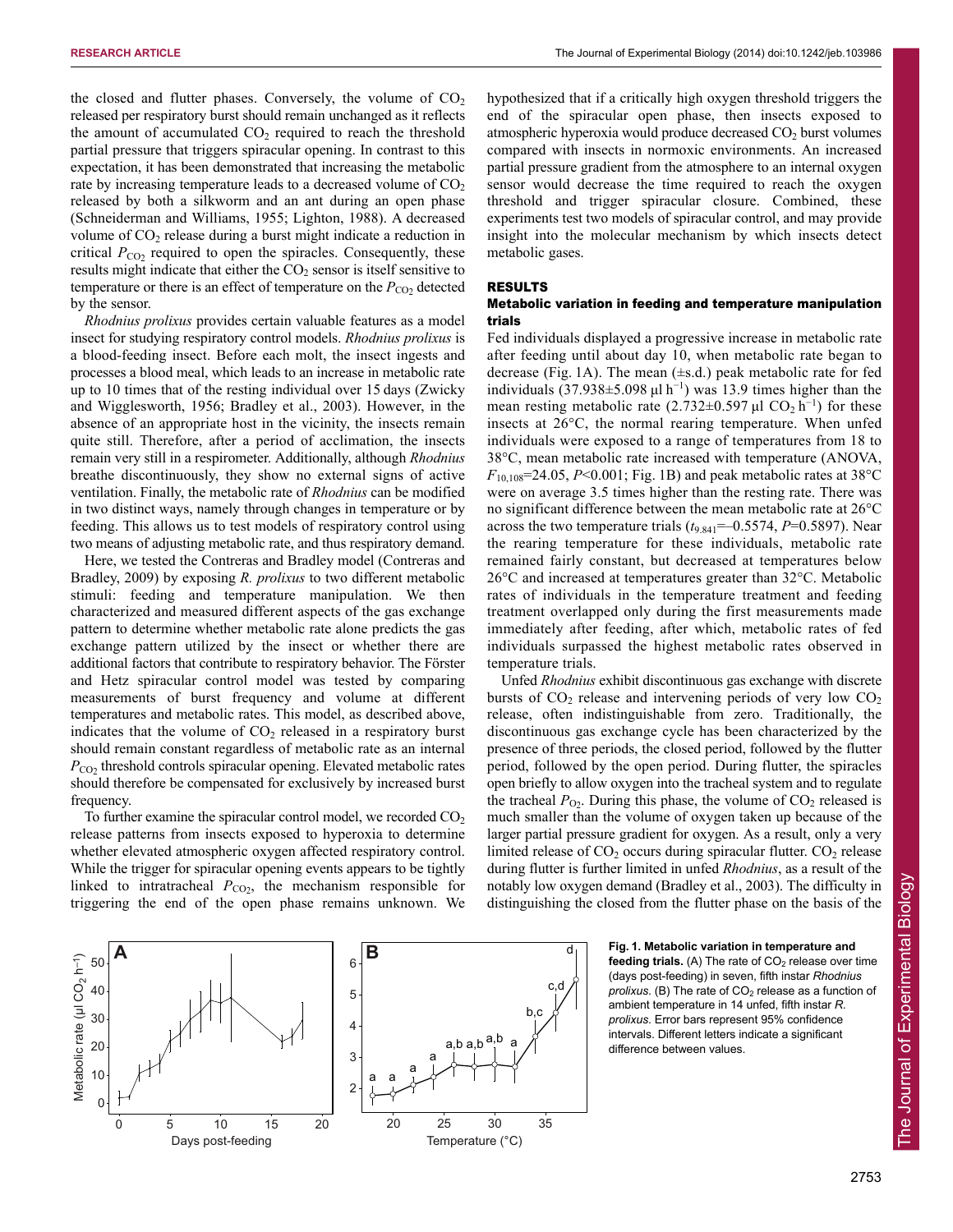

**Fig. 2. Examples of respiratory patterns observed in fed and unfed** *R. prolixus***.** Each set of graphs displays the rate of  $CO<sub>2</sub>$  release over time from a single individual from each treatment. Shaded regions indicate baseline recordings. (A–D) Sample respiratory patterns for fed *R. prolixus* as metabolic rate increases at 0, 2, 6 and 10 days post-feeding, respectively. (E–H) Sample respiratory patterns for unfed *R. prolixus* at 18, 24, 30 and 36°C, respectively. Recordings were shortened at very high temperatures (H) as the high burst frequency allowed the appropriate measurements to be made over a shorter time period.

amount of  $CO<sub>2</sub>$  released has caused many investigators to treat these two phases as a single interburst phase (Chappell and Rogowitz, 2000; Shelton and Appel, 2001; Duncan et al., 2010). However, in our experiments, particularly at higher temperatures, a flutter phase is discernible, in that the rate of  $CO<sub>2</sub>$  release in the closed phase was distinctly lower than that in the flutter phase (Fig. 2H; supplementary material Fig. S1).

When insects were equilibrated to higher temperatures, the time interval between bursts was shortened, reflecting the higher metabolic rate of the insects. When the time between bursts becomes shorter than the time constant of the chamber, observed  $CO<sub>2</sub>$  release appears continuous (Gray and Bradley, 2006). As such, one out of six individuals in the first temperature treatment group and three out of six individuals in the second treatment group ceased to produce detectable discontinuous bursting patterns at 38°C with a flow rate of 200 ml min<sup>-1</sup>. As a result, the recorded  $CO_2$  release was continuous and characteristics of the gas exchange pattern were no longer examined at this temperature and above.

When *Rhodnius* were allowed to take blood meals to repletion, metabolic rate increased substantially over a period of several days (Fig. 1A), resulting in a  $CO<sub>2</sub>$  release pattern with more frequent bursts and an elevated rate of interburst  $CO<sub>2</sub>$  release (Fig. 2A–D). More  $O_2$  is required between bursts in order to support the higher aerobic metabolic rate. This oxygen is supplied by increasing the duration and/or frequency of spiracular micro-openings during the interburst period. The increased uptake of oxygen therefore results in an increased rate of  $CO<sub>2</sub>$  release during flutter (Fig. 2D). In some traces, the rate of  $CO<sub>2</sub>$  release immediately after an open phase is lower than later in the interburst period (Fig. 2C,D). We interpret this to mean that there is a short closed phase after the open phase, but the high metabolic rate dictates a rapid transition to the flutter phase in fed individuals.

## Respiratory characteristics in feeding trials

When fed a bloodmeal, *R. prolixus* maintained a discontinuous pattern of  $CO<sub>2</sub>$  release even as the metabolic rate increased. However, variations in the characteristics of the discontinuous pattern were observed. When burst volume (BV) was measured as the increase over the interburst release rate, the volume increased with an increase in metabolic rate (MR) (Fig. 3A;

BV=0.003MR+0.266,  $R^2$ =0.217,  $F_{1,75}$ =22.03,  $P$ <0.001). When the burst volume was measured as the increase relative to a zero baseline (see Fig. 4, volume measurement 2), this relationship became more pronounced  $(BV=0.015MR+0.261, R^2=0.838)$ . Respiratory bursts became shorter in duration as metabolic rate increased (Fig. 3B; duration= $-0.549MR+76.132$ ,  $R^2=0.401$ ,  $F_{1,75}$ =51.82, *P*<0.001). The average cycle period displayed an initial decrease with increasing metabolic rate but began to reach a plateau at an intermediate metabolic state (Fig. 3C; period=–138.5lnMR+649.27,  $R^2$ =0.75,  $F_{1,75}$ =225.27,  $P$ <0.001). A decrease in burst duration and an increase in the volume of  $CO<sub>2</sub>$ released in a burst resulted in a significant increase in the calculated  $CO<sub>2</sub>$  release rate (burst volume/burst duration) (Fig. 3D; rate=0.00009MR+0.003,  $R^2$ =0.673,  $F_{1,75}$ =157.2,  $P \le 0.001$ ).

## Respiratory characteristics in temperature trials

Unlike the increase in burst volume that occurred with increased metabolic rate following feeding, burst volume decreased with an increase in temperature  $(T)$  (Fig. 5A, ANOVA,  $F_{10,108}=24.51$ , *P*<0.001; BV=–0.024*T*+0.980 above 27°C). Burst duration and cycle period also decreased with increasing temperature (Fig. 5B, ANOVA, *F*10,108=122.4, *P*<0.001; Fig. 5C, *F*10,108=51.63, *P*<0.001). A one-way ANOVA also indicated a significant relationship between the burst phase  $CO<sub>2</sub>$  release rate and temperature (Fig. 5D, *F*10,108=4.694, *P*<0.001), with a Tukey HSD test demonstrating that all rates were similar with the exception of the rate measured at 38°C, which was significantly lower than rates at all temperatures except for 18 and 22°C.

# Effects of hyperoxia on discontinuous gas exchange pattern characteristics

Table 1 provides results of two-way ANOVA tests performed on fed and unfed *R. prolixus* in 21% and 40% oxygen treatments. There was no significant effect of oxygen concentration on the metabolic rates of the unfed or fed groups. The volume of  $CO<sub>2</sub>$  released in a respiratory burst was not affected by feeding, but increased significantly in fed individuals exposed to hyperoxia (Fig. 6A). There was no effect of oxygen concentration on the burst duration (Fig. 6B). However, feeding had a significant effect on burst duration, with fed individuals displaying significantly longer bursts.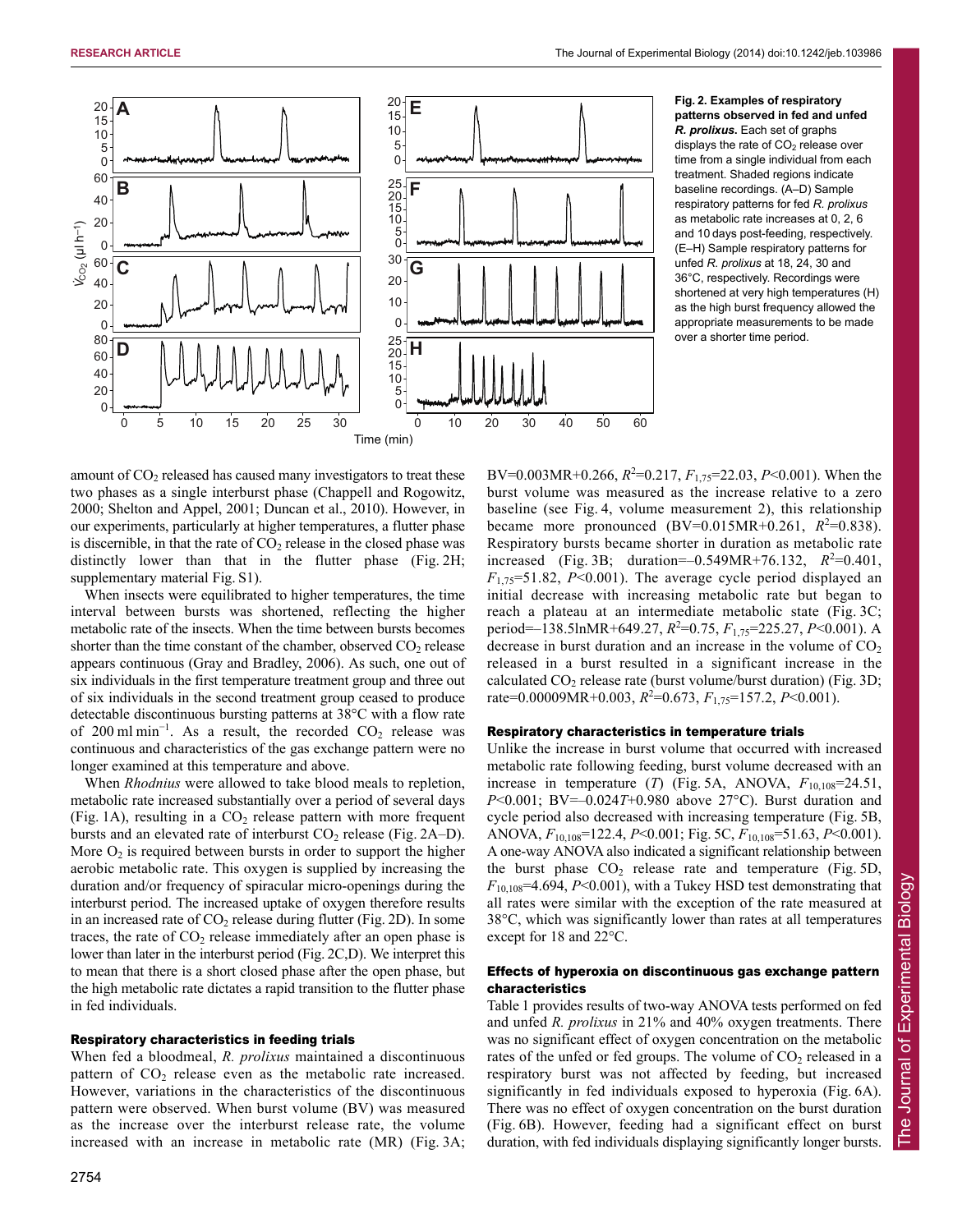

**Fig. 3. Effects of feeding-induced changes in metabolic rate on measured respiratory characteristics.** The change in burst volume (A), burst duration (B), discontinuous gas exchange cycle (DGC) period  $(C)$  and open phase  $CO<sub>2</sub>$  release rate (D) as a function of metabolic rate in fed *R. prolixus*. A slight increase in burst volume was observed as metabolic rate increased. This increase was more pronounced if burst volume measurements included the steady-state  $CO<sub>2</sub>$  release rate during interburst periods. An increase in burst volume and a decrease in burst duration resulted in a significant increase in the rate of  $CO<sub>2</sub>$  release during a spiracular opening period. The cycle period decreased initially and leveled off near 150 s per cycle. Blue lines are linear regressions in A, B and D and a logarithmic regression in C. For A–D, *P*<0.001.

The cycle period was significantly increased in fed compared with unfed individuals at 21% and 40% oxygen (Table 1). There was a significant effect of oxygen concentration on the rate of  $CO<sub>2</sub>$  release during a burst in fed individuals (Table 1), with the rate being higher in 40% oxygen. There was also a higher rate of  $CO<sub>2</sub>$  release during a burst in unfed individuals compared with fed individuals at 21% oxygen.

# **DISCUSSION**

The dual feedback model of insect respiratory control (Levy and Schneiderman, 1966; Chown and Holter, 2000; Förster and Hetz, 2010) proposes that spiracular activity is controlled via two feedback mechanisms that regulate internal partial pressures of oxygen and  $CO<sub>2</sub>$ . Spiracles initiate a fluttering response when tracheal  $P<sub>O2</sub>$ reaches a critically low threshold and spiracles open when tracheal  $P_{\text{CO}_2}$  reaches a critically high threshold. The interaction between these two sensory systems produces a pattern of respiratory  $CO<sub>2</sub>$ 



release in which large bursts of  $CO<sub>2</sub>$  are separated by prolonged periods of spiracular closure or low  $CO<sub>2</sub>$  release rates.

The presence of a critical  $P_{CO_2}$  threshold dictates that the amount of CO2 released in a single respiratory burst, or spiracular open period, would remain constant as long as the threshold value does not change. However, many studies have demonstrated that the respiratory burst volume decreases with increased temperature in ants (Lighton, 1988; Quinlan and Lighton, 1999; Vogt and Appel, 2000), beetles (Duncan and Dickman, 2001) and the cecropia silkworm (Schneiderman and Williams, 1955). Others have found no change in burst volume with increasing temperature (Davis et al., 1999; Klok and Chown, 2005), or even an increase in burst volume (Shelton and Appel, 2001; Basson and Terblanche, 2011). Our results from temperature manipulation experiments in *R. prolixus* show a decrease in burst volume with increasing temperature (Fig. 5). Above the rearing temperature of 27°C, burst volume decreased linearly with temperature (BV=–0.024*T*+0.980). These

**Fig. 4. Methods of data collection during different metabolic states.** Two examples are shown. Burst volumes were collected as the volume of  $CO<sub>2</sub>$  released above the steady-state release during flutter (1), or as the total  $CO<sub>2</sub>$  release during an opening event (2). Twelve bursts were sampled from each individual to find an average burst volume for each treatment. Cycle periods were defined as the time between the start of one burst and the start of the next consecutive burst. Burst durations were defined as the time from the start of the burst to the point at which  $CO<sub>2</sub>$  release returns to the steady-state value.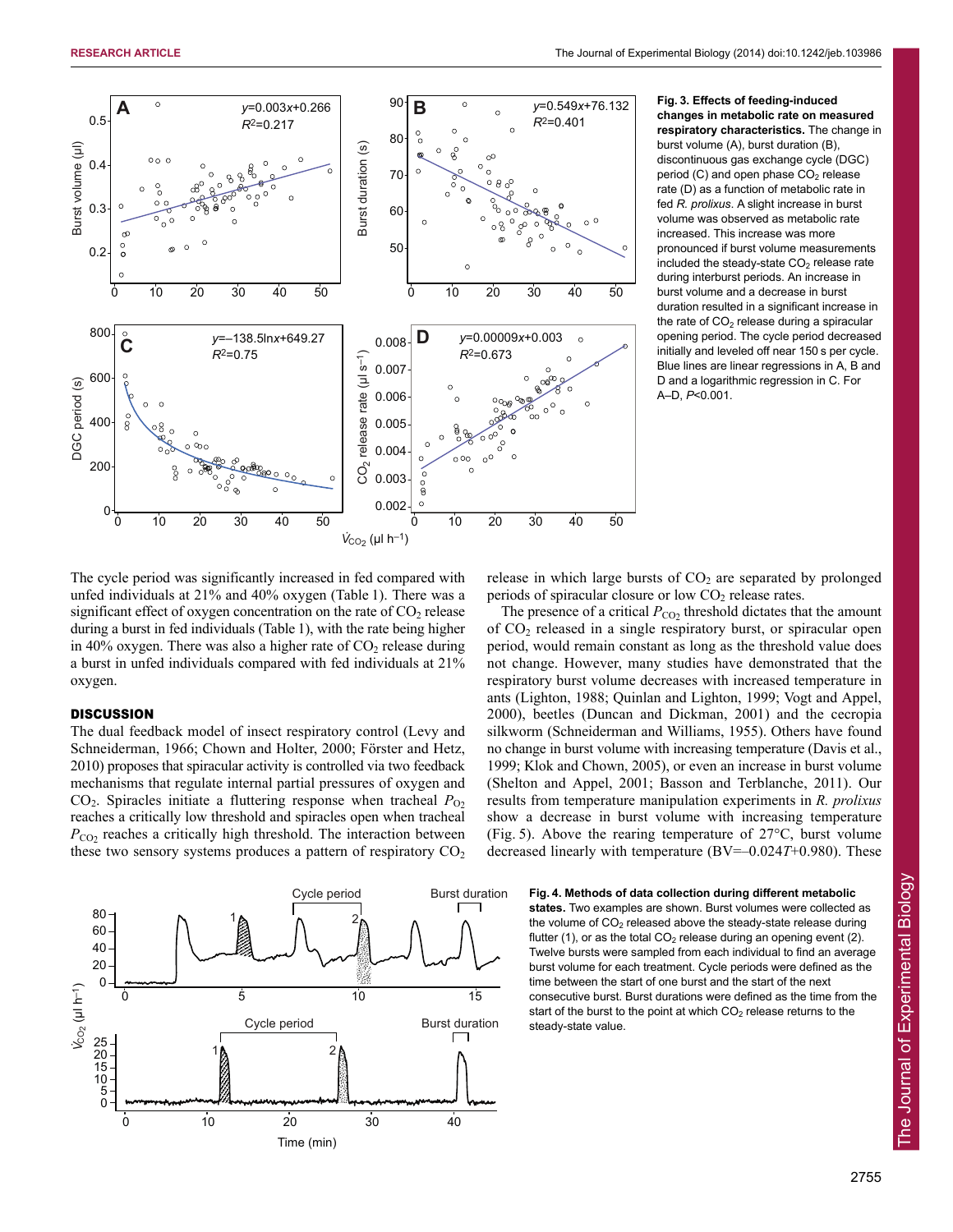

### **Fig. 5. Effects of temperature-induced changes in metabolic rate on measured respiratory**

**characteristics.** The change in burst volume (A), burst duration (B), discontinuous gas exchange cycle (DGC) period (C) and open phase  $CO<sub>2</sub>$  release rate (D) as a function of metabolic rate in unfed *R. prolixus* at temperatures ranging from 18 to 38°C. Increases in temperature led to decreases in burst volume, burst duration and cycle period. There was no significant change in the rate of  $CO<sub>2</sub>$  release during a burst over the range of 18 to 34°C. Error bars represent 95% confidence intervals.

results are inconsistent with expectations based on the dual feedback model, unless the critical  $CO<sub>2</sub>$  threshold changes with temperature.

To determine whether these changes in gas exchange pattern were due to a direct effect of temperature or an indirect effect on metabolic rate, we also measured these characteristics in gas exchange patterns obtained from *R. prolixus* during digestion of a blood meal. Throughout the duration of meal processing, *R. prolixus* experiences a range of metabolic rates up to 13 times their resting metabolic rate. In contrast to our observations from temperature trials, we found that burst volumes within the population did not decrease with increased metabolic rate but actually increased slightly (Fig. 3), regardless of whether burst volume was measured as the increase over flutter release rates or baseline zero values. However, these volume increases are much smaller in scale than the decreases observed in temperature trials. As a result, we conclude that the dual feedback model of spiracular control adequately describes respiratory behavior and can accommodate metabolic variation at a single temperature. The conundrum remains, however, that some aspect of the respiratory control mechanism is temperature sensitive and that the respiratory control model becomes more complex if changes in temperature are considered.

## Effects of temperature on gas exchange patterns

There was a 3.5-fold increase in the average metabolic rate of *R. prolixus* over the temperature range of 18 to 38°C (Fig. 1). In addition to these changes in metabolism, the increase in temperature also induced changes in the gas exchange pattern. As temperature increased there was a significant decrease in the volume of  $CO<sub>2</sub>$ 

The Journal of Experimental Biology

The Journal of Experimental Biology

| Table 1. Two-way ANOVA results for all respiratory variables in oxygen treatment trials |  |  |  |
|-----------------------------------------------------------------------------------------|--|--|--|
|-----------------------------------------------------------------------------------------|--|--|--|

| Measurement                                               | Source         | SS                   | d.f. | <b>MS</b>            | F       | P       |
|-----------------------------------------------------------|----------------|----------------------|------|----------------------|---------|---------|
| Metabolic rate (µl $CO2 h-1$ )                            | Feeding        | 3277                 |      | 3277                 | 289.992 | < 0.001 |
|                                                           | Oxygen         |                      |      |                      | 0.058   | 0.812   |
|                                                           | Feeding:oxygen | 3                    |      | 3                    | 0.231   | 0.635   |
|                                                           | Error          | 271                  | 24   | 11                   |         |         |
| Burst volume (µl)                                         | Feeding        | 0.002                |      | 0.002                | 1.067   | 0.312   |
|                                                           | Oxygen         | 0.057                |      | 0.057                | 24.861  | < 0.001 |
|                                                           | Feeding:oxygen | 0.014                |      | 0.014                | 6.096   | 0.021   |
|                                                           | Error          | 0.055                | 24   | 0.002                |         |         |
| Cycle period (s)                                          | Feeding        | $2.3 \times 10^6$    |      | $2.3 \times 10^{6}$  | 181.584 | < 0.001 |
|                                                           | Oxygen         | 43,785               |      | 43,785               | 3.445   | 0.0758  |
|                                                           | Feeding:oxygen | 58,103               |      | 58,103               | 4.572   | 0.043   |
|                                                           | Error          | $3.1 \times 10^{5}$  | 24   | 12,709               |         |         |
| Burst duration (s)                                        | Feeding        | 3412                 |      | 3412                 | 90.13   | < 0.001 |
|                                                           | Oxygen         | 94                   |      | 94                   | 2.491   | 0.128   |
|                                                           | Feeding:oxygen | 90                   |      | 90                   | 2.384   | 0.136   |
|                                                           | Error          | 909                  | 24   | 38                   |         |         |
| Open phase $CO2$ release rate ( $\mu$ l s <sup>-1</sup> ) | Feeding        | $1.1 \times 10^{-5}$ |      | $1.1 \times 10^{-5}$ | 17.264  | < 0.001 |
|                                                           | Oxygen         | $5.5 \times 10^{-6}$ |      | $5.5 \times 10^{-6}$ | 8.942   | 0.006   |
|                                                           | Feeding:oxygen | $3.9 \times 10^{-6}$ |      | $3.9 \times 10^{-6}$ | 6.276   | 0.019   |
|                                                           | Error          | $1.5 \times 10^{-5}$ | 24   | $6.2 \times 10^{-7}$ |         |         |

Bold indicates significance.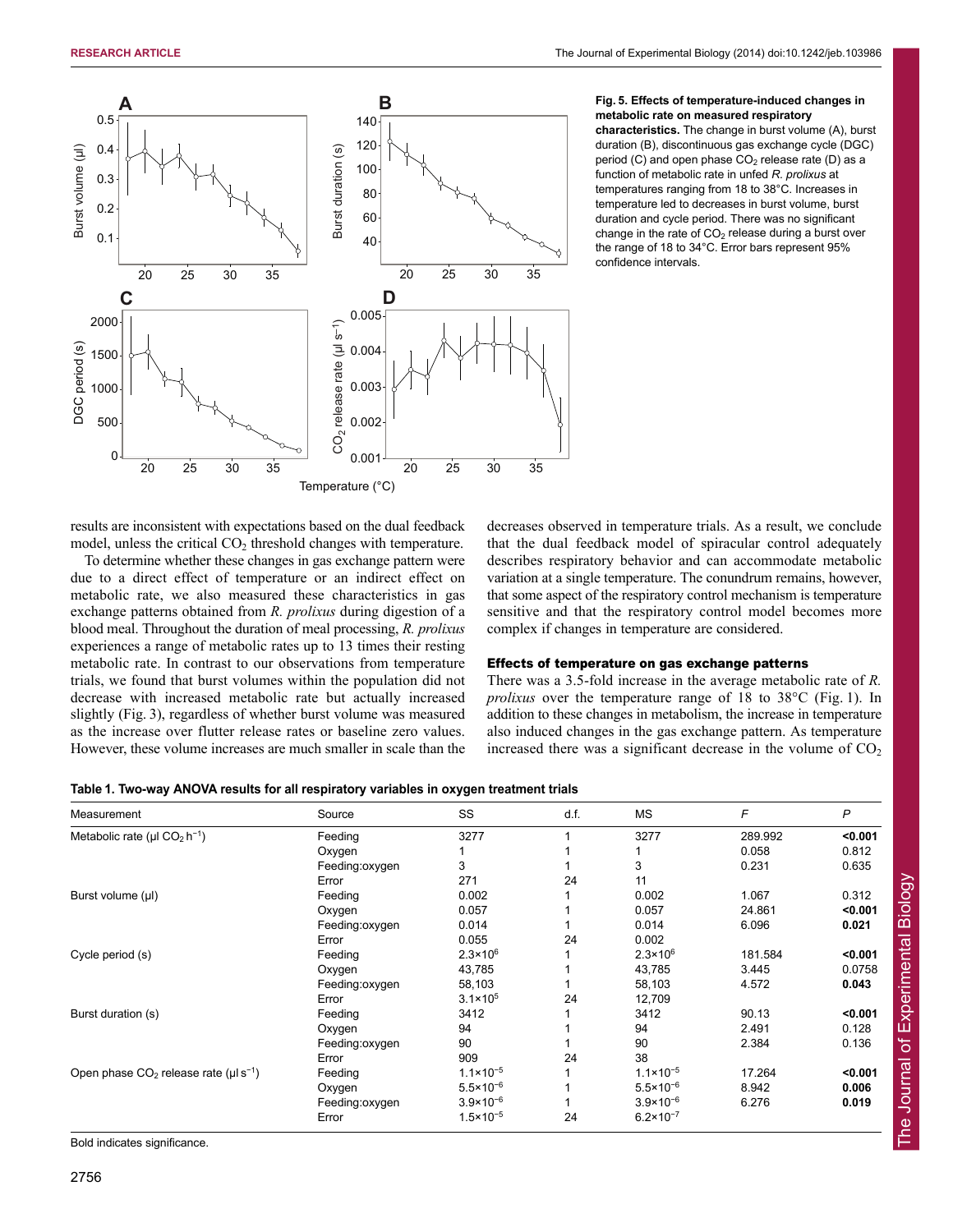

released during a burst as well as a decrease in burst duration (Fig. 5). We found no change in the rate of release of  $CO<sub>2</sub>$  during a burst with the exception of a decrease in rate at 38°C (Fig. 5). Cycle period decreased with increased temperature. In some insects, bursts became so frequent that they were no longer distinguishable via flow-through respirometry, and the pattern therefore appeared as continuous gas exchange. Overall, the results of the temperature experiments are consistent with the findings of Contreras and Bradley (Contreras and Bradley, 2009), in that  $CO<sub>2</sub>$  release patterns transitioned from discontinuous to continuous as metabolic rate increased with temperature.

## Effects of feeding on gas exchange patterns

Fed insects experienced a much larger range of metabolic rates compared with temperature trial rates. Throughout the duration of meal processing, average peak metabolic rates increased up to 13.9 times the average resting value. However, despite the larger increase in metabolism, fed insects continued to produce discontinuous patterns of  $CO<sub>2</sub>$  release throughout the experiment. In contrast to the gas exchange pattern changes observed in temperature trials, burst volumes increased slightly and burst durations decreased with metabolic rate in fed insects (Fig. 3). As a result,  $CO<sub>2</sub>$  release rates (volume/duration) during a burst increased with metabolic rate. Fed insects produced more frequent bursts as their metabolic rate increased, but cycle period leveled off at about 150 s per cycle, allowing the maintenance of discontinuous  $CO<sub>2</sub>$  release patterns.

Contreras and Bradley (Contreras and Bradley, 2009) proposed that an insect's metabolic rate determines its gas exchange pattern. In the present study, the differences in gas exchange patterns between insects exposed to temperature or feeding treatments indicate that metabolic rate is not the only factor determining respiratory behavior in insects. At a constant temperature, gas exchange patterns can be predicted by metabolic rate and are explained by the dual feedback loop model of spiracular control (Levy and Schneiderman, 1966; Hetz, 2010). We found that temperature also has strong effects on gas exchange pattern independent of its effect on metabolic rate. These effects are not accommodated by the model put forward by Contreras and Bradley (Contreras and Bradley, 2009) or by the dual feedback loop model in its simplest form.

# Analysis of temperature effects on gas exchange pattern characteristics

We found in *R. prolixus* that increased temperature led to decreased burst volume during spiracular openings. As the presence of a constant  $CO<sub>2</sub>$  trigger threshold for spiracular opening at a given temperature has been well described (Levy and Schneiderman, 1966; Harrison et al., 1995; Fӧrster and Hetz, 2010), and seems to

**Fig. 6. Effects of oxygen content and feeding status on respiratory pattern.** Respiratory burst volumes (A) and burst durations (B) for fifth instar *R. prolixus* under two treatments (unfed or fed a complete bloodmeal) following exposure to normoxic air  $(21\% O<sub>2</sub>)$  or acute exposure to hyperoxic (40%  $O<sub>2</sub>$ ) air. Error bars indicate 95% confidence intervals. See Table 1 for ANOVA results on all measured variables.

be verified in this insect (present study), a decrease in the amount of  $CO<sub>2</sub>$  released in a respiratory burst could be the result of premature initiation of the open phase or premature initiation of the closed phase.

It may be informative to consider the results presented here in the context of the process of  $CO<sub>2</sub>$  sensing. In vertebrates,  $CO<sub>2</sub>$  is sensed as pH in the brain, a site separated from the blood, which is highly buffered, by the blood–brain barrier (Guyton and Hall, 2011). The sensors in the brain are sensitive to pH and in this location the pH of the solution is directly proportional to  $P_{CO2}$  in the blood. Premature spiracular opening in insects might also be explained by the physical properties of  $CO<sub>2</sub>$  or an effect of temperature on the respiratory control system. As temperature increases from 18 to  $38^{\circ}$ C, the solubility coefficient of CO<sub>2</sub> in water decreases from  $4.149\times10^{-2}$  to  $2.474\times10^{-2}$  mol  $1^{-1}$  atm<sup>-1</sup> (Weiss, 1974). As a result, for any given quantity of  $CO<sub>2</sub>$  produced, less will become dissolved in the aqueous portions of the body, resulting in a higher  $P_{\text{CO}_2}$  in the tracheal system. As  $P_{CO_2}$  is in equilibrium throughout the body, this results in a higher  $P_{CO_2}$  at the sensor location, wherever it may be. As such, a smaller quantity of  $CO<sub>2</sub>$  is required to initiate spiracular opening, resulting in smaller volumes of  $CO<sub>2</sub>$  released per burst. Congruently, Levy and Schneiderman (Levy and Schneiderman, 1966) and Förster and Hetz (Förster and Hetz, 2010) note a positive relationship between temperature and the tracheal  $P_{CO_2}$  at the threshold for spiracle opening.

However, the observation that burst volume decreases with increasing temperature is also compatible with an alternative explanation.  $P_{CO2}$  may be detected via pH in an isolated sensory organ, as in vertebrates. If so, then as temperature increases, an additional pH reduction is experienced in the sensory organ as a result of increased water ionization, causing the pH triggering threshold to be reached prematurely and the open phase to be initiated at a lower  $P_{CO_2}$  than expected. Hemolymph pH in grasshoppers decreases above 25°C (Harrison, 1988; Harrison, 1988), but does not change significantly throughout the respiratory cycle in grasshoppers (Harrison et al., 1990; Harrison et al., 1995) or cockroaches (Matthews and White, 2011). However, in vertebrates the  $CO_2$ -sensing neurons are separated from the blood by the blood–brain barrier. This allows the neurons to respond to  $P_{CO2}$  through a change in pH of the cerebrospinal fluid while being insensitive to blood pH. Perhaps in insects, neurons are also sensing the pH of the perineural fluid, which is similarly isolated from the hemolymph (Treherne and Pichon, 1972). A two-layer barrier protects the brain, ganglia and major nerves from direct contact with the hemolymph, which is well buffered (Nation, 2002). This barrier consists of an outer acellular layer, which functions as a barrier to ions and osmolites in the hemolymph, and a second layer composed of perineural cells. The perineural cell layer is largely impermeable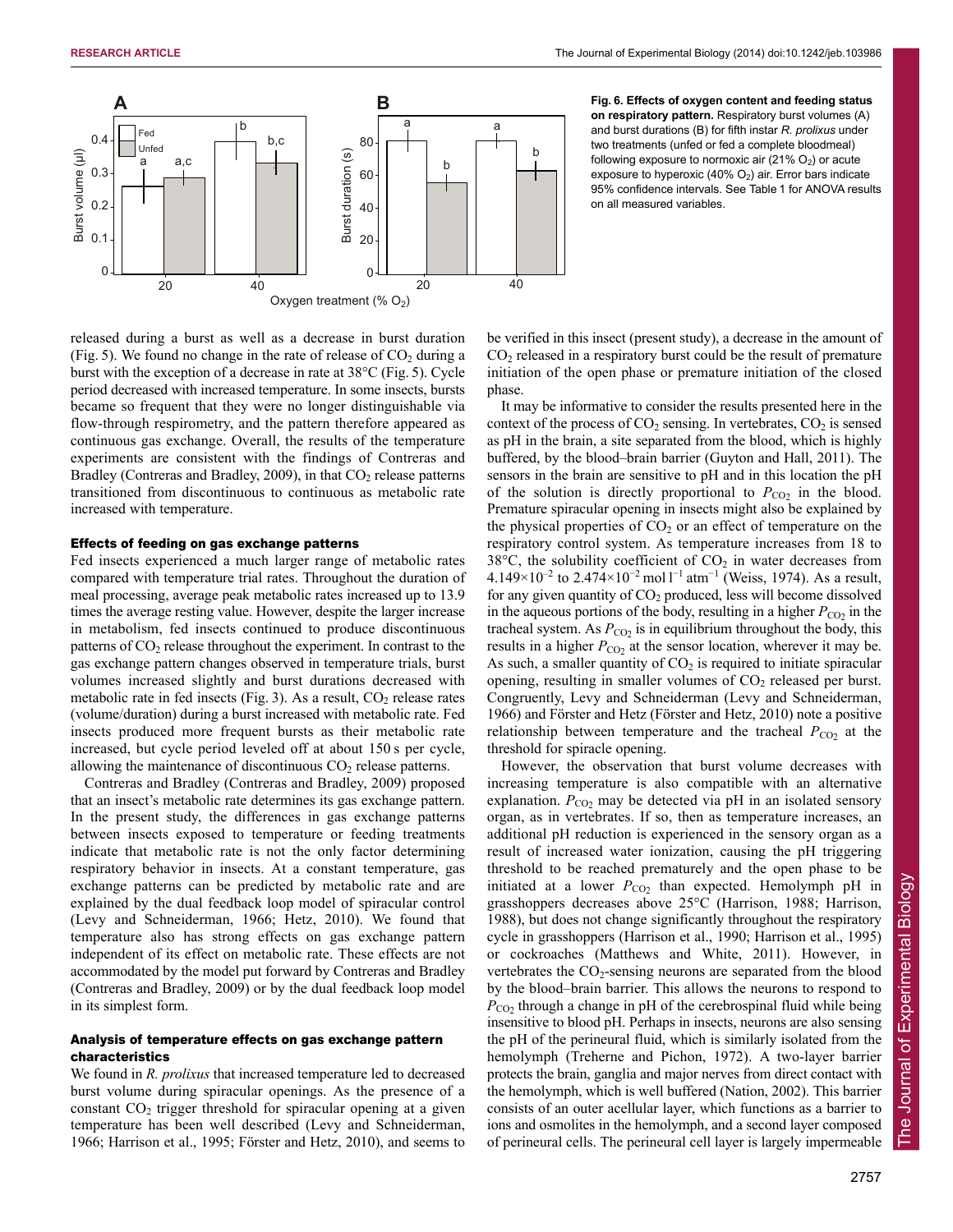as a result of an abundance of tight and gap junctions (Lane and Skaer, 1980).

The effects of  $CO<sub>2</sub>$  on spiracular function have been described (Hazelhoff, 1926; Wigglesworth, 1935; Hoyle, 1960), but the mechanism by which this signal is detected remains unknown. Case (Case, 1957) argued that spiracles open either in response to  $CO<sub>2</sub>$ induced acidity or as a result of the release of bound  $CO<sub>2</sub>$  by other acids. In other studies, Case found that hypoxia increased the sensitivity of the spiracles to  $CO<sub>2</sub>$  (Case, 1954; Case, 1955). He (Case, 1957) concluded that spiracular opening is therefore produced directly through the action of  $CO<sub>2</sub>$  on the spiracle muscle or another receptor cell that is permeable to  $CO<sub>2</sub>$  but not to hydrogen ions. Similarly, Hoyle (Hoyle, 1960) found that  $CO<sub>2</sub>$  plays a direct role in the relaxation of the spiracular closure muscle, even under continued nervous excitation, through interference with the transmission of action potentials across the neuromuscular junction. Badre et al. (Badre et al., 2005) provide evidence for direct inhibition of glutamate receptors of insect skeletal muscle by  $CO<sub>2</sub>$ .

Based on this evidence, Fӧrster (Fӧrster, 2010) proposed two possible mechanisms by which this direct action of  $CO<sub>2</sub>$  may take place: (1) direct inhibition of glutamate receptors by  $CO_2$  or (2)  $CO_2$ diffusion into the post-synaptic cell causing a pH disturbance that inactivates the receptor. Our results support the second of these proposed models. Increased temperatures would reduce intracellular pH in addition to the pH disturbance caused by accumulated dissolved CO2, causing premature receptor inactivation and spiracular opening events, which occur before the  $CO<sub>2</sub>$  threshold would have been reached based on  $CO<sub>2</sub>$ -induced pH changes alone. These premature openings would explain the reduced  $CO<sub>2</sub>$  emission volumes during the spiracular open phase detected at high temperatures.

## Effects of hyperoxia

The dual feedback model of insect respiratory control attributes the initiation of the flutter phase to a critically low  $P_{\text{O}2}$ , threshold, and the initiation of the open phase to a threshold high  $CO<sub>2</sub>$ concentration. It is silent with regard to the factors that cause the cessation of the open phase, i.e. the initiation of the closed phase.

One can hypothesize that the cessation of the open phase could be controlled by the oxygen concentration in the insects reaching a threshold high level, or by the  $CO<sub>2</sub>$  concentration in the insect reaching a threshold low level. Alternatively, cessation of the open phase could be simply a timing event such that the open phase had a specific temporal duration. We can rule out this last explanation based on the data in Figs 3 and 5. Regardless of how metabolic rate is increased, the duration of the open phase decreases with increasing metabolic rate.

We chose to test the oxygen threshold hypothesis by examining the duration of the open phase in 21% and 40% oxygen environments. We found that the duration of the open phase did not change significantly under these two oxygen regimes. We are left with the conclusion that the rate at which oxygen enters the insect during the open phase does not control the temporal length of the open phase.

The experiments we have described here are unable to either confirm or falsify the hypothesis that the open phase is terminated when  $P_{\text{CO}_2}$  reaches a threshold low level. It is clear that the amount of CO2 released in a burst declines with increasing temperature. However, we are unable to determine on the basis of our results whether this is due to decreased solubility of  $CO<sub>2</sub>$  in water at elevated temperatures or to a shift in pH in cells responsible for spiracular control. Either process could explain the observed changes in burst volume.

## Physiological and ecological implications

As small ectotherms, insects are subject to substantial temperature fluctuations on both a daily and a seasonal basis. The respiratory control system of *R. prolixus* is sensitive to temperature, resulting in different gas exchange patterns in response to both metabolic rate and ambient temperature. Increased temperature results in reduced  $CO<sub>2</sub>$  release during the open phase of the discontinuous gas exchange cycle and premature abandonment of the discontinuous pattern at metabolic rates lower than those reached by fed individuals who maintained this pattern.

Many researchers have argued that the discontinuous gas exchange cycle provides adaptive advantages to insects. Unmatched metabolic rate and oxygen supply may lead to excess oxidative damage (Hetz and Bradley, 2005), and an inability to produce prolonged spiracular closures may have detrimental effects on water balance (Chown and Davis, 2003). Oxidative damage and water loss would both increase with increasing temperature. The maintenance of the discontinuous respiratory cycle even at higher metabolic rates may have important physiological implications for the fed insects, which are experiencing high metabolic rates and rapid tissue growth. Alternatively, perhaps the discontinuous gas exchange cycle has no adaptive value and is simply a result of cycling partial pressures of respiratory gases (Chown and Holter, 2000).

Furthermore, researchers have often utilized temperature as a means of inducing changes in metabolic rate to examine the effects of different metabolic states on various physiological parameters. We have shown that the effects of temperature on respiratory behavior are significant and can overshadow the effects of metabolic rate alone. As a result, caution should be exercised when investigating physiological responses to metabolic rates induced via temperature. Interactions between effects of temperature and metabolism must be considered. When possible, researchers should attempt to include multiple sources of metabolic manipulation, such as temperature, feeding or activity, to gain a better idea of the variation in physiological responses to metabolic changes.

The fact that respiratory controls are temperature sensitive may provide new techniques for determining the sites and mechanisms by which insects sense the partial pressures of respiratory gases. Localized temperature manipulation, for example of the head or of a specific spiracle, could allow us to make predictions about the molecular mechanisms and specific tissues with which an insect senses respiratory gases. Additionally, localized tests of pH sensitivity, for instance in spiracular motor neurons, may provide supporting evidence for Hoyle (Hoyle, 1960) and Case's (Case, 1957) ideas about  $CO<sub>2</sub>$  sensing via pH changes at the neuromuscular junction. Future studies may also look more closely at the intratracheal  $P_{O_2}$  and  $P_{CO_2}$  threshold values for spiracular activity across a range of different temperatures to verify how tracheal gas partial pressure thresholds change with temperature.

Understanding the details of this control system will provide insight into how animals with vastly different respiratory physiologies – that is, vertebrates and insects – evolved strategies to solve the same basic problem of controlling the exchange of respiratory gases. Furthermore, these results display the importance of understanding the interactive effects of different metabolic stressors in ectothermic animals, and their effects on respiration.

## MATERIALS AND METHODS Animals

Fifth instar *R. prolixus* were obtained from a colony at the University of California, Irvine. The colony was maintained at 27°C and 80% relative humidity (RH) with a 12 h:12 h day:night cycle. Individuals were separated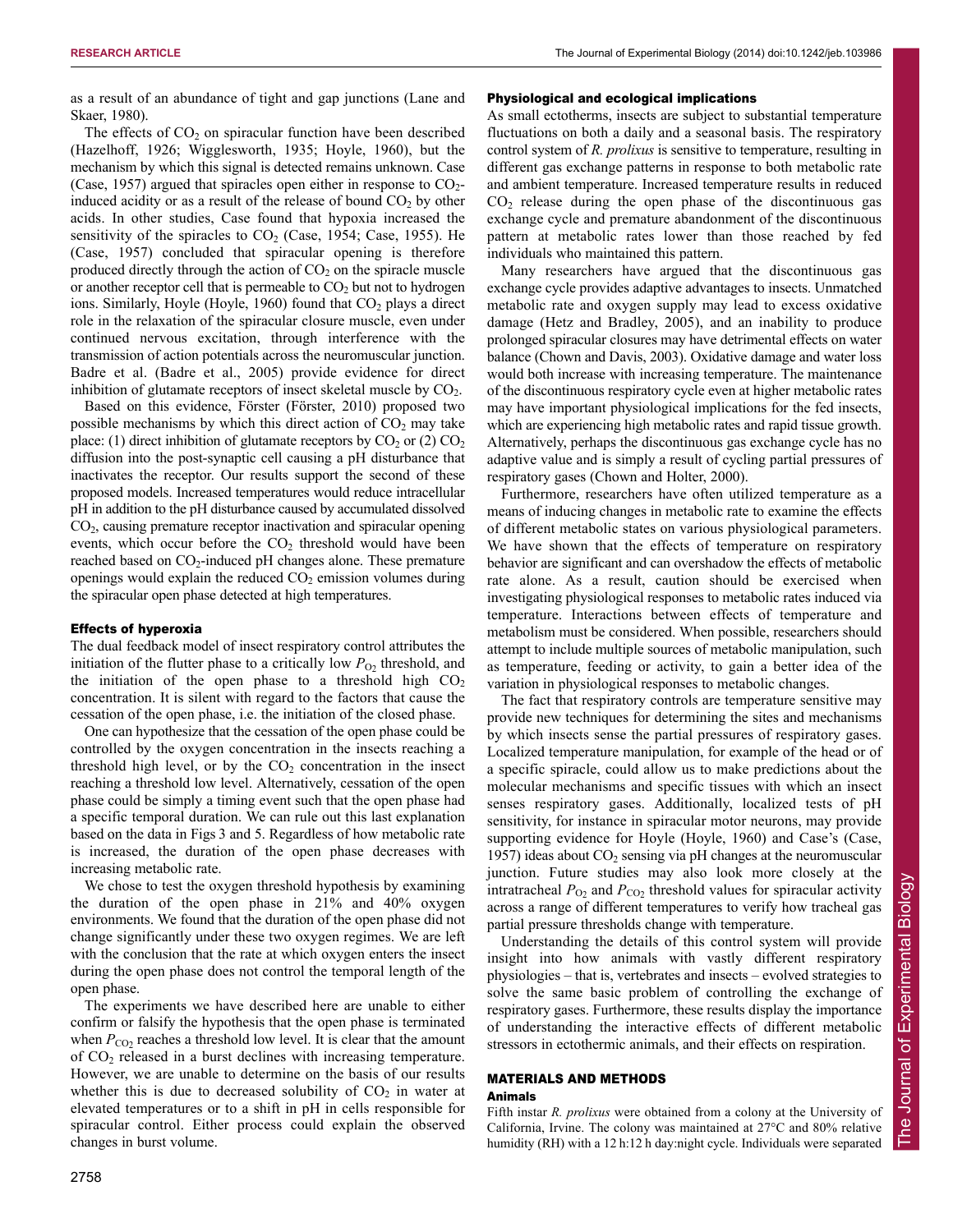into two treatment groups of six individuals each. The mean  $(\pm s.d.)$  mass of individuals was  $41.53\pm13.07$  mg in the first group and  $43.08\pm6.69$  mg in the second group. The first group was fed a blood meal to increase the metabolic rate, and the second group remained unfed and experienced a range of temperatures to induce changes in metabolic rate. Insects in both treatment groups were fasted for 3 weeks prior to the start of the experiment. Resting metabolic rates for insects in the fed treatment group were recorded 1 day prior to feeding. Insects in the fed treatment group then took a blood meal from a rabbit immediately prior to the first recordings.

After the completion of the above experiments, two additional groups of individuals were collected. One group of six individuals was used in a second trial of temperature experiments and another group of seven individuals was used for oxygen manipulation tests (mass 43.15±5.97 mg).

## Procedure for temperature and feeding trials

 $CO<sub>2</sub>$  release patterns of individuals in the temperature treatment group were recorded at temperatures ranging from 18 to 38°C. To minimize the effects of acclimation or heat stress, the order of temperature exposure was determined by creating a semi-random sequence in which most temperature transitions did not exceed a change of more than 6°C and the highest temperature was experienced either first or last. Temperatures were encountered in the following order for the first temperature treatment group, and in the reverse order for the second temperature treatment group: 38, 24, 30, 34, 36, 32, 28, 24, 20, 18, 22, 26°C. The insects experienced each temperature for a total of 48 h, which included a 24 h equilibration period followed by another 24 h period in which two 30 min recordings were taken from each individual. Experiments were conducted in a temperature-controlled room that maintained a programmed temperature within  $\pm 0.5^{\circ}$ C. The insects in the fed treatment group were maintained at 26±0.5°C for the duration of the study. Two 30 min recordings were taken daily from each individual for 17 days after feeding.

In both the feeding and temperature treatment groups, insects remained in their chambers throughout the duration of the study to reduce handling stress. Each insect was placed into a 2 ml cylindrical plastic chamber and provided with a 1 cm<sup>2</sup> piece of filter paper. Insects were perfused with a slow flow of hydrated room air (80% RH,  $\sim$ 25 ml min<sup>-1</sup>) during periods when measurements were not being taken to prevent desiccation and  $CO<sub>2</sub>$ build-up. Room air was humidified by bubbling through a saturated ammonium sulfate solution.

During flow-through respirometry, a mass flow controller pushed air at a constant flow rate of 200 ml min<sup>−</sup><sup>1</sup> (Sierra Instruments Inc., Monterey, CA, USA) through columns of Drierite (W. A. Hammond Drierite Co. Ltd, Xenia, OH, USA) and Ascarite (Thomas Scientific, Swedesboro, NJ, USA) to remove water and  $CO<sub>2</sub>$ . Air then passed through an 8-channel multiplexer (Sable Systems International, Las Vegas, NV, USA) which was programmed to direct the airstream through six channels leading to individual insects for 30 min intervals. Between each recording from an insect, the multiplexer directed air through a seventh channel containing an empty chamber to obtain a baseline recording. A 90 s pause in data recording was issued at the beginning of each channel switch while dry air began flowing through the new channel. After the chamber, air passed through a  $CO<sub>2</sub>$  gas analyzer (model 6262, Li-Cor Inc., Lincoln, NE, USA).

CO2 readings were converted from analog to digital signals with a Sable Systems Universal Interface II and recorded with Expedata data acquisition software (Sable Systems). Data were zeroed in Expedata to account for any baseline drift and values for average metabolic rate, burst volume, burst duration and cycle period were recorded. These values were obtained from baseline-corrected recordings in Expedata and tabulated in Excel, where CO<sub>2</sub> release rates were converted from ppm to  $\mu$ l h<sup>-1</sup> (Microsoft, Redmond, WA, USA).

As indicated in the Introduction, *Rhodnius* remain quiescent between molts unless a blood host is available. Our data collection occurred after 24 h of undisturbed acclimation at each temperature. Visual observation of the insects in the chambers during the discontinuous gas exchange cycle gave no indication of ventilatory movements of the abdomen or locomotor activity. To further verify these observations, we conducted simultaneous measurements of  $CO_2$  release and activity, and video recordings under low (25 $\degree$ C) and high (35°C) temperature conditions to determine whether activity affected the gas exchange pattern. The insect was placed in a clear, cylindrical glass chamber

housed inside a temperature-controlled cabinet (Pelt-5 Temperature Controller, Sable Systems). Respirometry plumbing was arranged as previously described. Supplementary material Fig. S1 shows data from an infrared AD2 activity detector (Sable Systems) recording movement of the insect. The results from these trials indicate that the insects breathe discontinuously while quiescent and that no visual evidence of ventilatory movements can be seen. Locomotory movements, such as those that occurred immediately after a change in temperature, clearly disturb the respiratory rhythms (supplementary material Fig. S1). The absence of such disturbed periods in our experimental recordings is evidence that activity was not a confounding variable during our measurement of gas exchange patterns.

#### Oxygen manipulation trials

*Rhodnius prolixus* were tested for changes in gas exchange patterns in 21% and 40% oxygen environments before and after feeding to determine whether a critically high oxygen threshold played a role in triggering spiracular closure. The temperature was maintained at 26°C for all oxygen tests.  $CO<sub>2</sub>$  release patterns were recorded from seven, fifth instar individuals using the same flow-through respirometry setup previously described excluding the multiplexer, as individuals were tested one at a time. Recordings were first taken in 21% oxygen for 1 h, followed by 1 h of recordings at 40% oxygen. A reservoir of hyperoxic air was produced by mixing dry room air and 100% oxygen in a large Mylar balloon. During the 40% oxygen trials, air was pulled from this reservoir by the mass flow meter and re-dried and scrubbed of  $CO<sub>2</sub>$  prior to entering the experimental chamber. Oxygen concentrations were verified by flowing air from the balloon through an Oxzilla Differential Oxygen Analyzer (Sable Systems). Oxygen percentages for all hyperoxic trials were maintained at 40±1%.

## Data collection and analysis

One goal of the present study was to analyze the volume of  $CO<sub>2</sub>$  released per burst, or spiracular open phase, as a function of metabolic rate. The burst volume in unfed *R. prolixus* is fairly straightforward to measure from a flowthrough respirometry recording. It represents the amount of  $CO<sub>2</sub>$  released during an open phase relative to the zero baseline (see Fig. 6). We used Expedata to measure these volumes (volume/s  $\times$  s=volume). However, the burst volume in fed *R. prolixus* can be considered in two different ways. As in the unfed insects, one can consider the volume of a burst to be the amount of CO2 released during the open phase over and above a zero rate of release. Alternatively, as fed individuals display an elevated rate of release in the interburst periods as a result of greater spiracular activity during the flutter phase, the volume of a burst can also be interpreted as the  $CO<sub>2</sub>$  release volume over and above the interburst release rate.  $CO<sub>2</sub>$  accumulates during the interburst periods until it reaches the critical partial pressure required to initiate a burst. Following the burst, the closed phase is very short in fed individuals as a result of the elevated metabolic rate, and therefore the rate of CO2 release rapidly returns to the elevated flutter rate. The burst volume consequently can be viewed as the volume of  $CO<sub>2</sub>$  released at intervals, over and above this steady-state release rate (Fig. 4). We quantified burst volume in fed *R. prolixus* using both approaches, i.e. by measuring the volume released relative to zero rates of release, and relative to the rates observed during the interburst flutter phase.

To determine the average burst volume for an individual, a maximum of six individual bursts were measured per 30 min recording at each temperature or each day post-feeding. At the lowest metabolic rates, at least two bursts per recording were available for measurement. The beginning of a peak was defined as the point at which the  $CO<sub>2</sub>$  recording became greater than the average  $CO<sub>2</sub>$  value in the interburst period. The end of a burst was determined as the point at which the  $CO<sub>2</sub>$  recording returned to the average interburst period level. The rate of  $CO<sub>2</sub>$  release during a respiratory burst was calculated as the burst volume divided by the burst duration. Cycle periods were defined as being from the start of one open phase to the start of the next open phase. An average cycle period for each 30 min recording was found by measuring the time between the start of the first peak and the start of the last peak in the recording, and dividing this time by the number of peaks that occurred during that time period.

Statistical tests were performed in RStudio (rstudio.com). Averages were taken of all measurements for one individual at a given temperature,